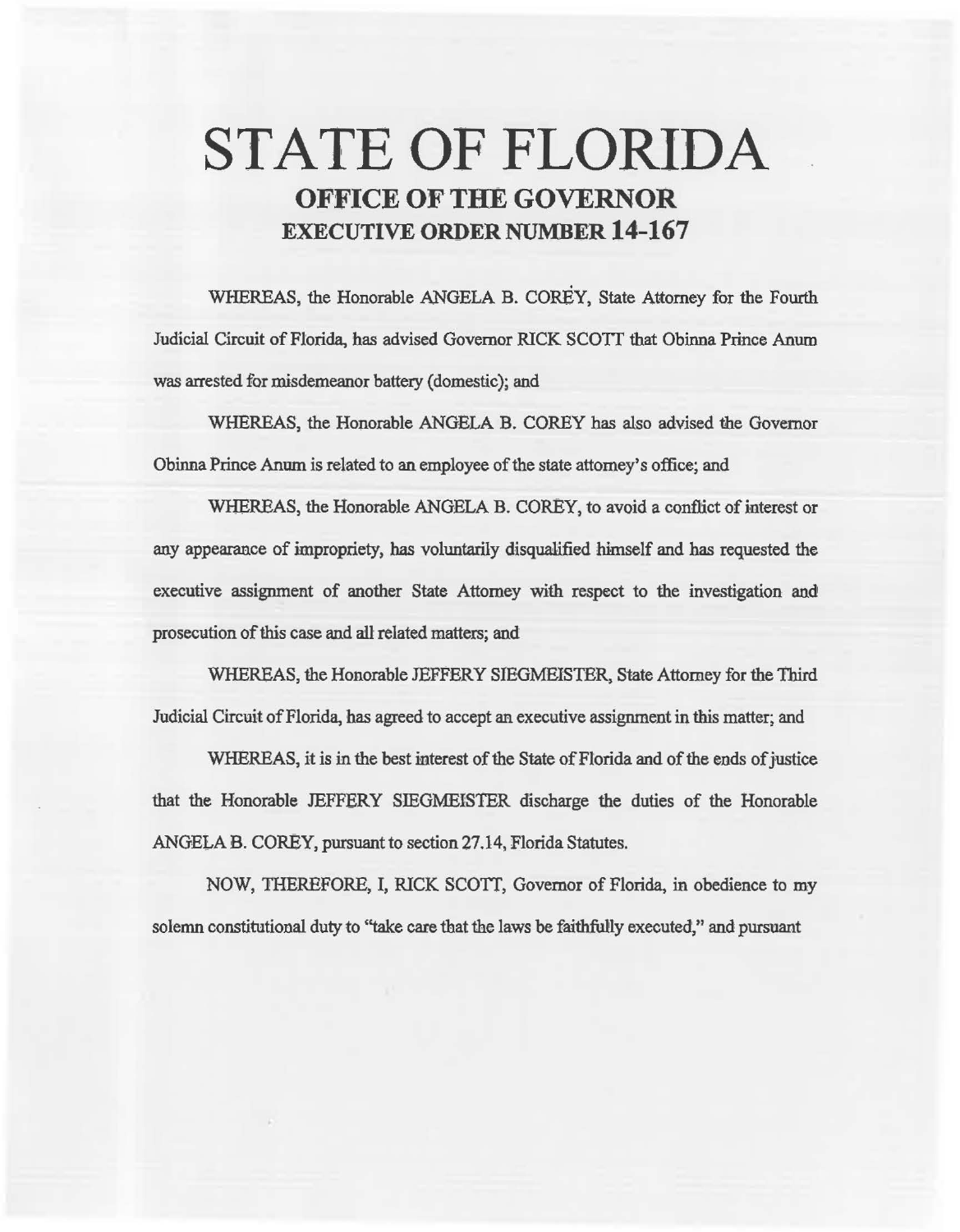to the Constitution and laws of the State of Florida, issue the following Executive Order, effective immediately:

### Section 1.

The Honorable JEFFERY SIEGMEISTER, State Attorney for the Third Judicial Circuit of Florida, referred to as the "Assigned State Attorney," is assigned to discharge the duties of the Honorable ANGELA B. COREY, State Attorney for the Fourth Judicial Circuit of Florida, as they relate to the investigation, prosecution and all. matters related to Obinna Prince Anum.

# Section 2.

The Assigned State Attorney or one or more Assistant State Attorneys and Investigators, who have been designated by the Assigned State Attorney, shall proceed immediately to the Fourth Judicial Circuit of Florida, and are vested with the authority to perform the duties prescribed herein.

#### Section 3.

All residents of the Fourth Judicial Circuit are requested, and all public officials are directed, to cooperate and render whatever assistance is necessary to the Assigned State Attorney, so that justice may be served.

## Section 4.

The period of this Executive Assignment shall be for one (1) year, to and including May 15, 2015.